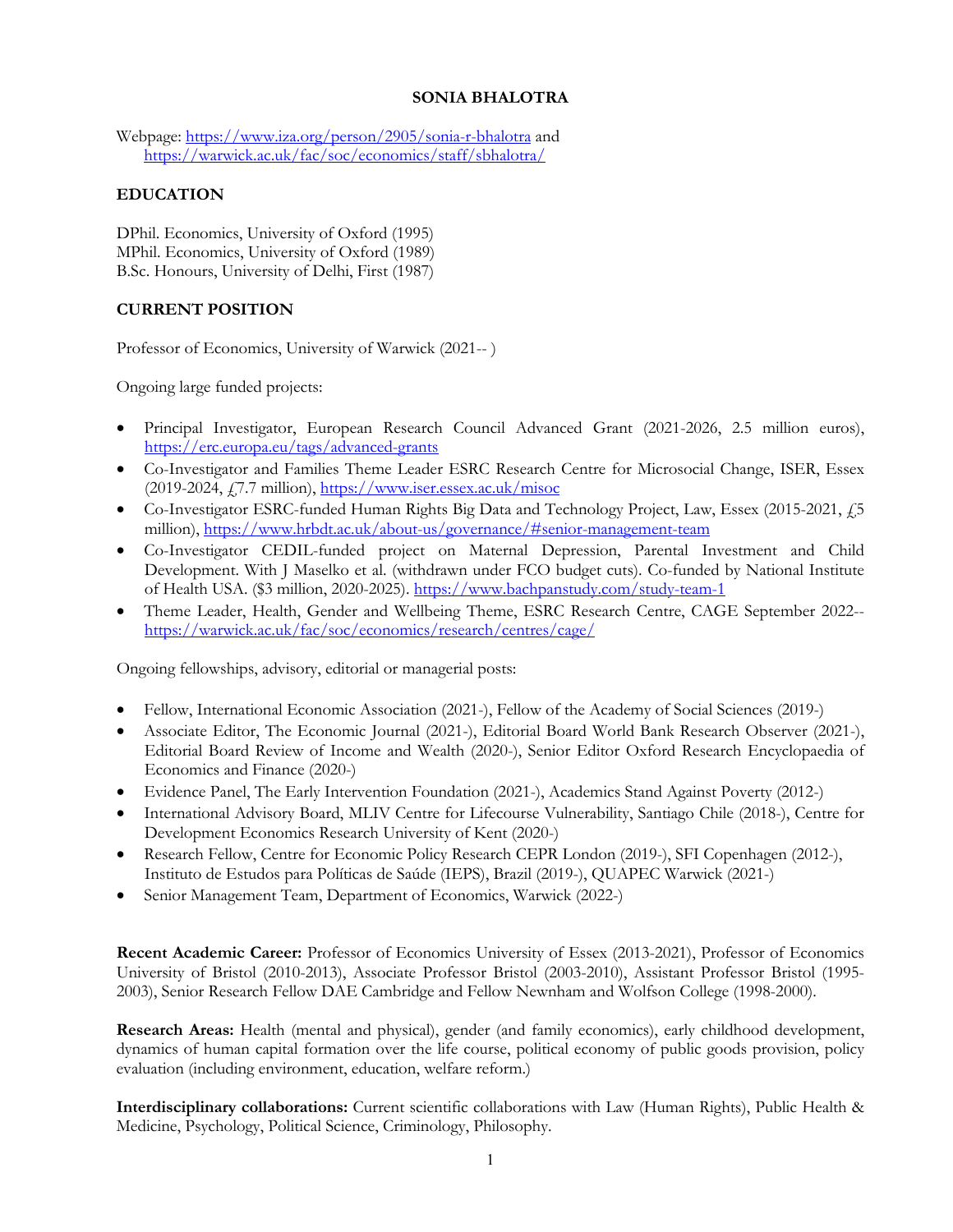#### **RESEARCH PAPERS**

Google scholar citations 6767, h-index 41, i-10 index 83

#### **Papers with a "Revise & Resubmit"**

- 1. The distribution of the gender wage gap: An equilibrium model. R&R, *Journal of Political Economy*. With M Fernandez-Sierra and F Wang. IZA WP 15258, April 2022
- 2. Job displacement, unemployment benefits and domestic violence. CEPR DP 16350 2021. With D Britto, P Pinotti, B Sampaio. R&R, *Review of Economic Studies.*
- 3. Shadows of the Captain of the Men of Death: Early life health, human capital investment and institutions. Second R&R, *Journal of Political Economy*. With D Clarke, A Venkataramani.
- 4. Maternal mortality and women's political participation. CEPR Working Paper April 2021. R&R, *Journal of the European Economic Association*. With With D Clarke, J Gomes, A Venkataramani.
- 5. Fertility, health endowments and returns to human capital: Quasi experimental evidence from 20th century America. IZA DP 11716. July 2018, Second R&R, *Journal of the European Economic Association*. With A Venkataramani, S Walther.
- 6. Dynamic impacts of lockdown on domestic violence: Evidence from multiple policy shifts in Chile. IZA WP 14958, January 2022. R&R, *Review of Economics & Statistics*. With E Britto, D Clarke, P Larroulet, F Pino
- 7. Women legislators and economic performance. R&R, *Journal of Economic Growth*. With T Baskaran, B Min, and Y Uppal.
- 8. Maternal depression and children's socioemotional and cognitive development- analysis of mechanisms. With V Baranov, P Biroli, S Dilek, J Maselko. R&R, *Journal of Human Resources* special issue on Child Mental Health

#### **Publications**

#### **Last 4 years- Economics journals:**

- 9. Infant health, cognitive performance and earnings: Evidence from inception of the welfare state in Sweden. *Review of Economics and Statistics*. Forthcoming. With M Karlsson, T Nilsson, N Schwarz.
- 10. Leader identity and coordination. *Review of Economics and Statistics*. Forthcoming. With I Clots-Figueras, L Iyer, J Vecci.
- 11. On the quantity and quality of girls: New evidence on fertility and parental investments. *The Economic Journal*. Volume 132, Issue 641, January 2022. With S Anukriti and HF Tam.
- *12.* Urban water disinfection and mortality decline in lower-income countries. *American Economic Journal- Economic Policy.* November 2021. With A Díaz-Cayeros, A. Miranda, Grant Miller, A Venkataramani.
- 13. Religion and abortion: The role of politician identity. *Journal of Development Economics*. 2022. With I Clots-Figueras and L Iyer.
- *14.* First and second generation impacts of the Biafran war. *Journal of Human Resources*. Forthcoming. With R Akresh, M Leone, U Osili.
- 15. The rise in women's labour force participation in Mexico: Supply vs demand factors. *World Development*. Forthcoming. With M Fernandez.
- *16.* Intimate partner violence: The influence of job opportunities for men and women. *The World Bank Economic Review*, Vol 35(2), May 2021, Pages 461–479. With U Kambhampati, S Rawlings, Z Siddique.
- 17. Maternal depression, women's empowerment, and parental investment: Evidence from a randomized control trial. *American Economic Review*, Vol. 110, Issue 3, March 2020. With V Baranov, P Biroli, J Maselko.
- *18.* The twin instrument: Fertility and human capital investment. *Journal of the European Economic Association*, Issue 18-6, December 2020. With D Clarke.
- 19. The price of gold: Dowry and death in India. *Journal of Development Economics*, Volume 143, March 2020. With A Chakravarty and S Gulesci.
- 20. Women's inheritance rights and the preference for sons. *Journal of Development Economics*, Vol 146, Issue C, August 2020, 102275. With S Roy and R Brule.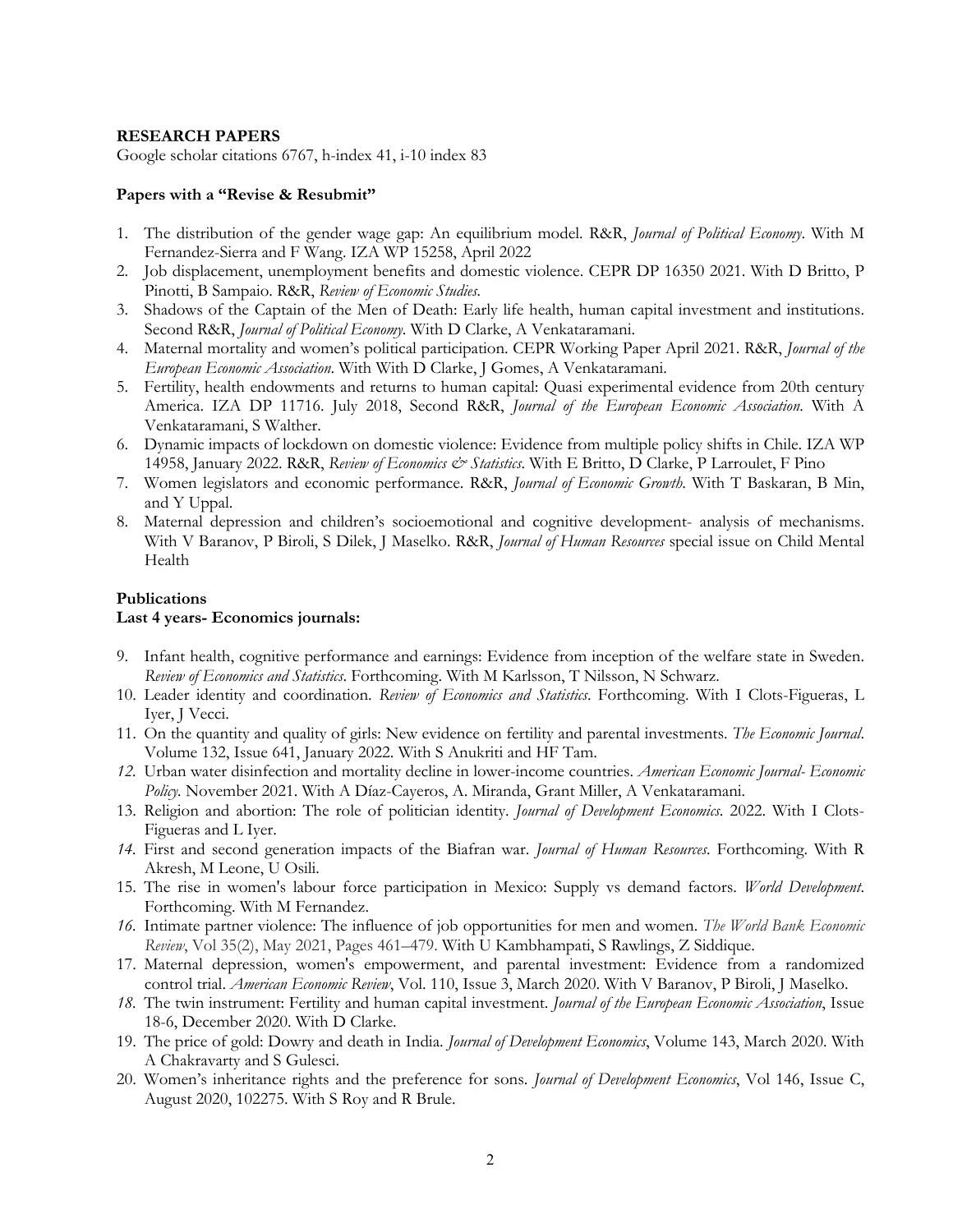- 21. Twin births and maternal condition. *Review of Economics and Statistics*, Vol. 101, No. 5, pp. 853–864, December 2019. With D Clarke.
- *22.* Property rights and gender bias: Evidence from land reform in West Bengal. *American Economic Journal: Applied Economics,* 11(2): 1-34, April 2019. With A Chakravarty, D Mookherjee, F Pino.
- *23.* Pathbreakers: Women's electoral success and future political participation. *Economic Journal*, Volume 128, Issue 613, pages 1844-1878, August 2018. With I Clots-Figueras and L Iyer.
- 24. Infant health and longevity: Evidence from a historical intervention in Sweden. *Journal of the European Economic Association,* October 2017*.* With M Karlsson and T Nilsson.

#### **Last 4 years- Mixed discipline journals**

25. Effects of a maternal psychosocial intervention on hair derived biomarkers of HPA axis function in mothers and children in rural Pakistan. *Social Science and Medicine- Mental Health*, 100082, Vol. 2, December 2022. With V. Baranov, Frost, A., Hagaman, A., Simmons, J. G., Manzoor, M. S., Biroli, P., Bhalotra, S., Rahman, A., S., Sikander, S., Maselko, J. Published online Mar 2022:

https://www.sciencedirect.com/science/article/pii/S2666560322000226?via%3Dihub100082.

- 26. The right to health in practice: Evidence from Brazil's Family Health Programme. *Human Rights Quarterly*, February 2022. With P Hunt and C Williams.
- 27. Effectiveness of a peer-delivered psychosocial intervention for maternal depression on maternal and child outcomes at 3 years: Results from a cluster randomized trial and a healthy comparison cohort. *The Lancet Psychiatry 2020: 7*. Pages 775-87. With J Maselko, S. Sikander, et al.
- 28. Maternal depression in rural Pakistan: The protective associations with cultural postpartum practices. *BMC Public Health* (Springer Nature), 20: 68, 15 Jan 2020. With K. LeMasters, et al.
- *29.* Psychosocial determinants of sustained maternal functional impairment: longitudinal findings from a pregnancy-birth cohort study in rural Pakistan. *PLOS ONE,* 19 Nov 2019. With A Hagaman et al.
- 30. Longitudinal effects of perinatal social support on maternal depression: A marginal structural modelling approach. *Journal of Epidemiology & Community Health*. Forthcoming, 2021.
- 31. Father involvement in the first year of life: Associations with maternal mental health and child development outcomes in rural Pakistan. *Social Science & Medicine,* 237, 2019. With J Maselko et al.
- 32. Socioeconomic status indicators and common mental disorders: Evidence from a study of prenatal depression in Pakistan. *Social Science and Medicine: Population Health*, 2018; 4; 1-19. With J Maselko, et al.
- 33. Human capital and productivity benefits of early childhood nutritional interventions. *Disease Control Priorities* (3rd Ed.): Volume 8, ed D. Bundy, et al. Chapter 27. Washington, DC: World Bank. 2017. With A. Nandi, J. Behrman, A. Deolalikar, R. Laxminarayan.

This paper is part also of: Bundy AP, de Silva N, Horton S, Patton GC, Schultz L, Jamison DT, for the Disease Control Priorities-3 Child and Adolescent Health and Development Authors Group (includes Bhalotra, S). (2017). "Investment in child and adolescent health and development: key messages from Disease Control Priorities, 3rd Edition". *Lancet.* http://dx.doi.org/10.1016/S0140-6736(17)32417-0

#### **Publications previous to the last 4 years- All (Economics and other disciplines)**

- 34. Child mental health and maternal depression history in Pakistan. *Social Psychiatry and Psychiatric Epidemiology,* 51 (1): 49-62, August 2018. With J. Maselko, J, S. Sikander, et al.
- **35.** Impact of an early perinatal depression intervention on longer-term child development. *Lancet Psychiatry,* 2(7): 609-617, 3 June 2015. With J. Maselko, J, S. Sikander, et al.
- 36. The right tail and the right tale: Women and skill in Mexico. *Research in Labor Economics* issue 41 "Gender Convergence in the Labor Market", edited by SW Polachek, K Tatsiramos, KF Zimmermann. February 2015. With M. Fernandez-Sierra and A. Venkataramani.
- 37. Health and the political agency of women. *American Economic Journal: Economic Policy. 6(2): 164-97.* May 2014. With I. Clots-Figueras.
- 38. Religion, politician identity and development outcomes: Evidence from India. *Journal of Economic Behavior & Organization*, Vol 104(c), pp 4-17, 2015. With I Clots-Figueras, G Cassan, and Iyer L.
- 39. Ethical and economic perspectives on global health interventions. *The Handbook of Global Health Policy*, Chapter 11. Ed G Brown and G Yamey. Wiley Blackwell. May 2014. With T Pogge.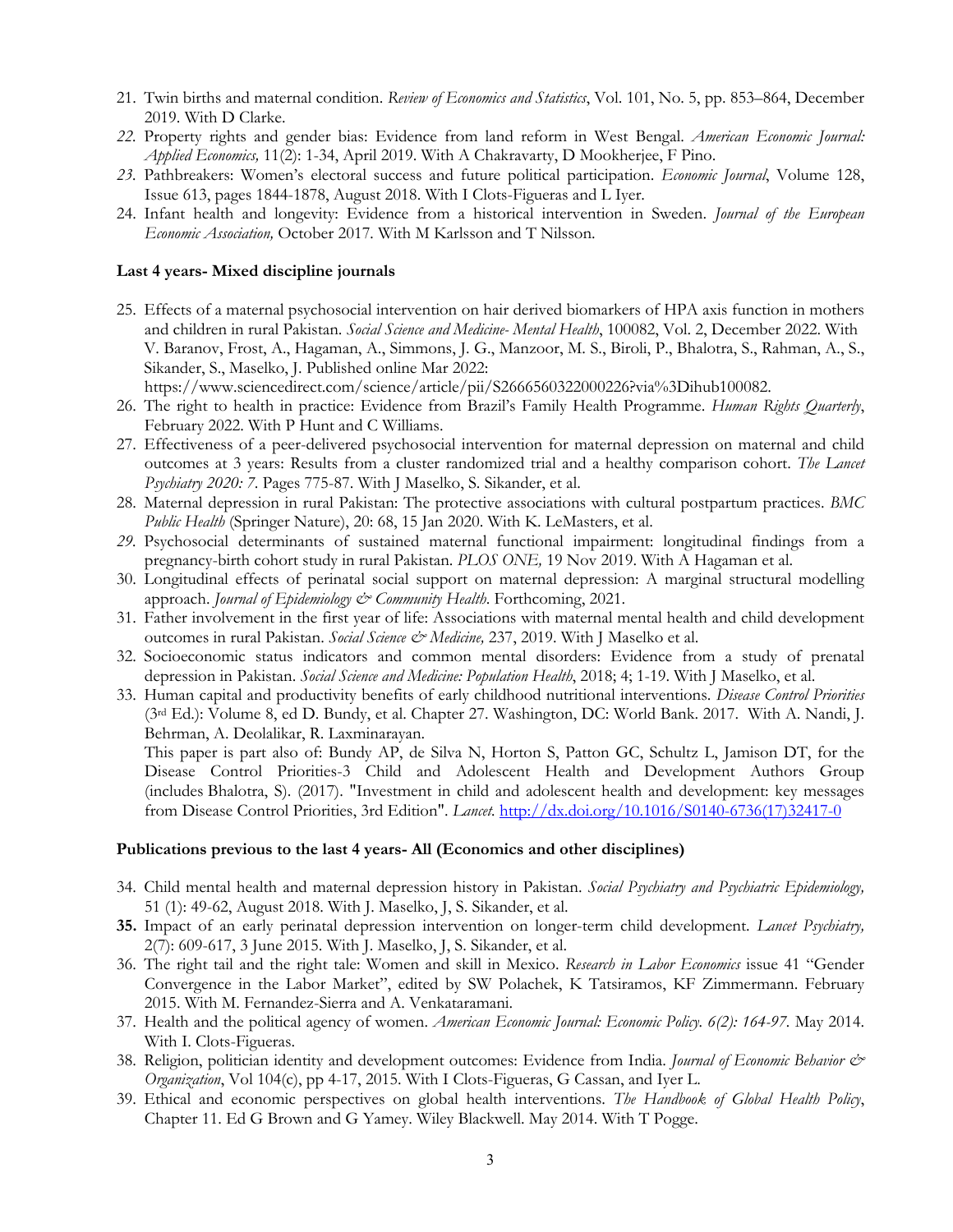- 40. Gradients of the intergenerational transmission of health in developing countries. *Review of Economics and Statistics*, May 2013. With S. Rawlings.
- 41. War and stature: Growing up during the Nigerian Civil War. *American Economic Review Papers & Proceedings*, vol. 102(3), pages 273-77, May 2012. With R Akresh, M. Leone and U. Osili
- 42. Intergenerational persistence in health in developing countries: The penalty of gender inequality? *Journal of Public Economics*, April, 95 (3-4), 286-299, 2011. With S. Rawlings.
- 43. Poverty and survival. *Journal of Development Studies,* 48(2): 145-167, February 2012.
- 44. The puzzle of Muslim advantage in child survival in India. *Journal of Health Economics*, 29(2), pp. 191-204. 2010. With C. Valente and A. Van Soest.
- 45. Fatal fluctuations: Cyclicality in infant mortality in India. *Journal of Development Economics*, 93(1), pp. 7-19, September 2010.
- 46. Birth-spacing, fertility and neonatal mortality in India: Dynamics, frailty, and fecundity. *Journal of Econometrics*, 143 (2), pp. 274-290, 2008. With A. Van Soest.
- 47. Linked survival prospects of siblings: Evidence for India. *Population Studies*, 62(2), 171-190, 2008.
- 48. Sibling data in the demographic & health surveys. *Economic and Political Weekly*, Vol. 63(48), 2008.
- 49. Spending to save? State health expenditure and infant mortality. *Health Economics*, 16(9), 2007.
- 50. Is child work necessary? *Oxford Bulletin of Economics and Statistics*. 69(1): 29-56, 2007.
- 51. Sibling death clustering in India: State dependence *vs* unobserved heterogeneity. *Journal of the Royal Statistical Society A,* 169(4): 829-848, 2006. With W. Arulampalam.
- 52. Near rationality in wage-Setting. *Applied Economics*, 38 (21): 2513-21, 2006.
- 53. Child farm labour: The wealth paradox. *World Bank Economic Review,* 17(2): 197-227, 2003. With C. Heady.
- 54. Growth and welfare provisioning: Lessons from the English poor law? *Journal of International Development*, 13(7): 1083-1096, 2001.
- 55. Assessing the impact of micro-credit: A Zambian case study. *Journal of Development Studies*, 37(4): 81-100, 2001. With J Copestake and S. Johnson.
- 56. Changes in utilization and productivity in a deregulating economy. *Journal of Development Economics*, 57(2): 391- 420, 1998.
- 57. Intrahousehold resource allocation in rural Pakistan: A semiparametric analysis. *Journal of Applied Econometrics*, 13(5): 463-480, 1998. With C. Attfield.
- 58. The puzzle of jobless growth in Indian manufacturing. *Oxford Bulletin of Economics and Statistics*, 40(1): 5-32. 1998.

#### **Working Papers and Completed Mimeos**, latest version available from the authors

- 59. Health and labour market impacts of twin birth: Evidence from an IVF mandate in Sweden. With M Palme, H Muhlrad, and D Clarke. IZA Working Paper 14990, January 2022
- 60. The right to health and the health effects of denials. IZA DP No. 14685, August 2021. With M F-Sierra.
- 61. US Presidential party switches are mirrored in global maternal mortality. IZA DP 14915 and CAGE Warwick Policy Brief 35/2022.
- 62. Evaluation of walk-in centres on hospital performance and population health outcomes: Evidence from administrative geocoded data for Rio. IZA WP 13992, Dec 2020. With L Nunes and Rudi Rocha.
- 63. Maternal investments in children: The role of expected effort and returns. IZA WP 13056, March 2020. Under revision. With A Delavande, P Font, and J Maselko.
- 64. Occupational flexibility and the graduate gender wage gap in the UK. ISER WP 2021-05, July 2021. With L. Benny and M Fernandez.
- 65. Valuing health. Opinion piece submitted to the *British Medical Journal*. With N Modi, F Bustreo, M Hanson.
- 66. The impact of a personalised blood pressure warning on health behaviours. ISER WP 2020-02, February 2020. With A Delavande, P Fisher, and J James.
- 67. Productivity effects of dengue in Brazil. ISER WP 2019-04, 2019. With G Facchini, A Menezes, and R Rocha.
- 68. Gender, crime, and punishment: Evidence from women police stations in India. Submitted. IZA Working Paper, April 2021. With S Amaral and N Prakash.
- 69. Population sex ratios and crime against women: Long-run effects of sex-selection. ISER WP 2018. Under revision. With S Amaral.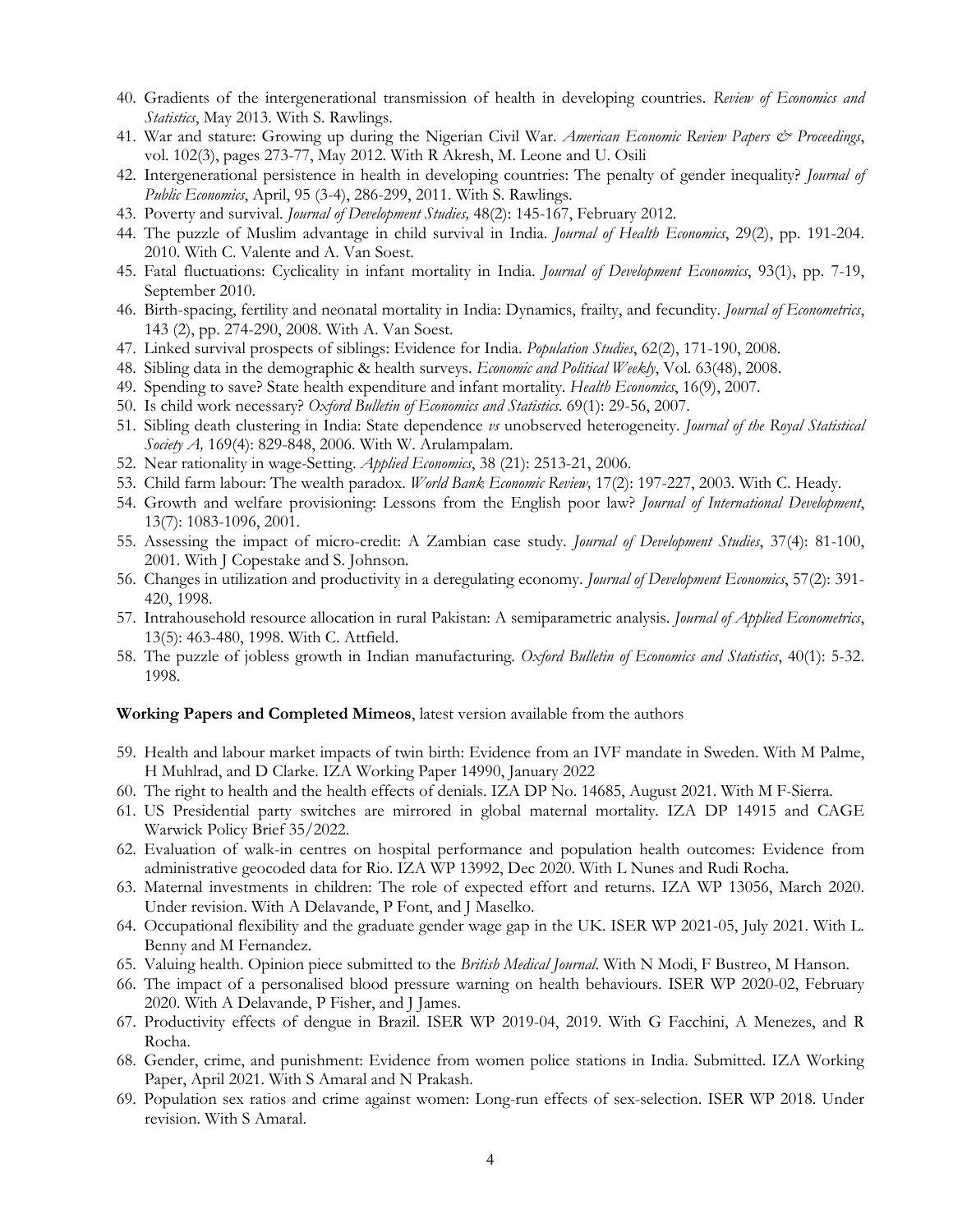- 70. Does universalization of health work? Evidence from health systems restructuring and expansion in Brazil. IZA Discussion Paper 12111, February 2019. Under revision. With R Rocha, and R Soares.
- 71. Cognitive development and infectious disease: Gender differences in investments and outcomes. IZA DP 7833. Dec 2013. Revision with new data, 2020. With R Brown and A. Venkataramani.
- 72. Hindu-Muslim violence in India 1950-2010: an update of the Varshney-Wilkinson dataset on Hindu-Muslim violence in India. Permanent mimeo. With N Kaysser, I Clots-Figueras, and L Iyer.

#### **Selected Work in Progress**

- 73. Adolescent antidepressant use and school performance- evidence from Danish administrative data. With M Daysal, M Trandafir and N Vestergård Lydiksen
- 74. Workplace sexual harassment. With D Britto and B Sampaio
- 75. Child mental health. With F Capozza, V Moghani
- 76. Gender, debate and rebellion in the UK House of Commons. With M F-Sierra
- 77. Infrastructure, mobility and disease- Evidence from Swedish administrative data. With M Karlsson
- 78. Evaluating mental health interventions. With S Gulesci, E Plug, G Sorrenti, M Tottarelli
- 79. Civil conflict and minority representation. With I Clots and L Iyer
- 80. Maternal mortality and women's education. With D Clarke
- 81. Where have all the young girls gone? With T Cochrane and E Tam (updated with new data)
- 82. The demographic transition. Evidence from two centuries of Norwegian data. With P Fisher
- 83. Sons, daughters and parental behaviour in the UK. With D. Brown, D Clarke and A Nazrova
- 84. The intergenerational transmission of education: The role of user fees. With S Klasen, K Harttgen

## **Invited Papers (forthcoming)**

- 85. Women and the Economy, *Cambridge Economic History of Modern South Asia*, 2021. With L Iyer. Jan 2022
- 86. Editorial for the *British Medical Journal* on maternity and paternity leave in the UK. With Neena Modi (Professor of Neonatal Medicine, Imperial College) and Harini Iyenger (Lawyer, member of the Women's Equality Party).
- 87. Experiments on violence against women. *Handbook of Experimental Development Economics*. Summer 2022
- 88. Fertility and female labor force participation. *Handbook of Labor, Human Resources and Population Economics.* Springer Nature. With D Clarke and S Walther. Online, July 2021.
- 89. On the analysis of twins. *Handbook of Labor, Human Resources and Population Economics.* Springer Nature. With D Clarke. January 2022
- 90. Women politicians and public health. *Handbook on the Political Economy of Health Systems*, Fall 2022. Editors: Alberto Batinti, Joan Costa-Font and Gilberto Turati. With Mariana Lopes da Fonseca. March 2022
- 91. Violence against women, *Oxford Research Encyclopaedia-* Economics series, December 2022.

## **Research Rankings**

Top 1% of female economists worldwide (https://ideas.repec.org/top/top.women10.html),

Top 2% of all economists in Europe including the UK (https://ideas.repec.org/top/top.europe.html#authors)

Top 3.5% of all economists worldwide (https://ideas.repec.org/top/top.person.all.html)

Top 1.15% of authors on the IZA (Bonn) page

When awarded the ERC Advanced Grant in 2020, I was the only woman awarded a grant by the Economics and Business Panel, which made a total of 8 awards. The average success rate was 9.8% (of 1881 applications)

## **SENIOR MANAGEMENT OF INTERNATIONAL RESEARCH CONSORTIA**

- 1. ERC Advanced Grant. Violence Against Women. 2.5 million Euros. Principal Investigator (2020-2025).
- 2. ESRC Centre on Micro-Social Change, Essex, £7.7 million (2019-2024). Co-Investigator.
- 3. ESRC Human Rights, Big Data & Technology, Essex, £5million (2015-2020). Co-Investigator.
- 4. ESRC Centre on Micro-Social Change, Essex, £5million (2014-2019). Co-Director, Co-Investigator.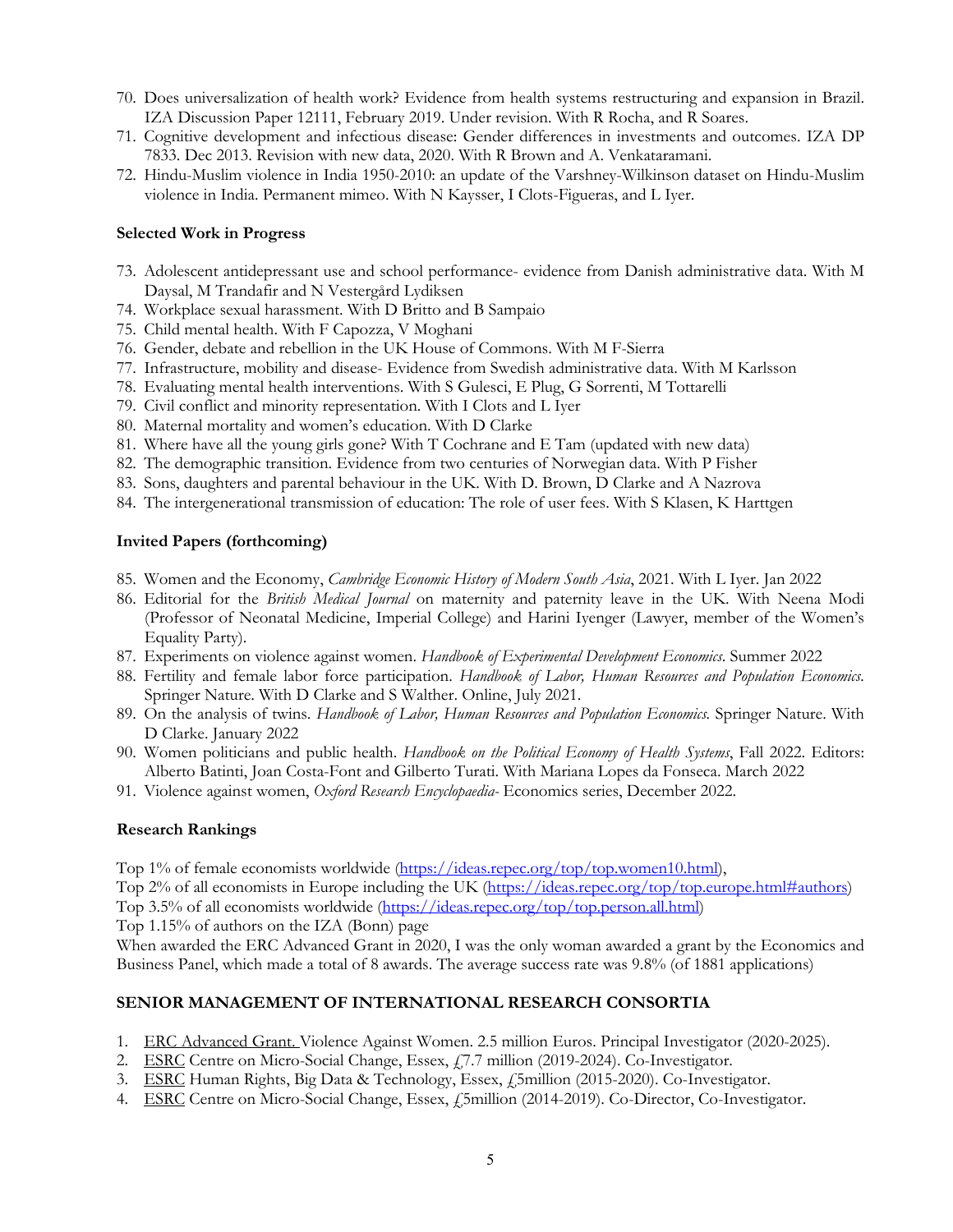- 5. Grand Challenges Canada consortium on Early Life Risk Factors for Cognitive Development and Human Capital. \$3+ million, 2012-2014, https://gcc.pop.upenn.edu. Co-Principal Investigator.
- 6. Grand Challenges Canada. Follow-up of a randomized control trial on maternal depression treatment and children's cognitive and non-cognitive skills in Pakistan. \$880,000 (2012-2014). Co-investigator.
- 7. ESRC Centre for Market and Public Organisation, Bristol, £5million (2006-2013). Co-Investigator.
- 8. Townsend Centre for International Poverty Research, Bristol (2006-2013). Management Board.

## *Other* **Research Grants**

- The gender wage gap and pro-female labour market policies: Evidence from Italian administrative data. Italian Social Security Institute (INPS). 2022 -2023. With E Rubolino, R Rathelot. Co-I. 6000 euros.
- Understanding the impacts of Covid-19 on domestic violence in Brazil. Sexual Violence Research Initiative (SVRI) Knowledge for Action to End Violence Against Women and Violence Against Children Research Grant (2% success rate). June 2021-August 2022. With J Carvalho, J Vecci et al. Co-I. \$126,000.
- Impacts of Covid-19 on domestic violence- Evidence from administrative data leveraging rolling quarantines in Chile. NBER Gender in the Economy Study Group Research Grants on Women, Victimization, and Covid-19. 2020-21. \$20,000. With E Britto, D Clarke, P Phillipi, F Pino. Co-PI. 8 of 200 were funded (4%).
- Covid-19 and social distancing: impact on domestic violence and gender inequality. National Agency for Research and Development (ANID), Ministry of Science, Government of Chile award. 2020-2021. £46,500. With E Britto, D Clarke, P Phillipi, F Pino. Co-PI.
- Early life adversities and the emergence of risk and resilience: a longitudinal study of child development. National Institute of Health. 2020-2025. ~\$3 million. Named researcher. With J Maselko.
- Impact of maternal depression treatment on maternal health, parental investment and child development. Centre of Excellence for Development Impact and Learning (CEDIL). ~\$1 million. 2020-2023. Co-Investigator. With J Maselko et al.
- The long run effects of climatic extremes on mental and physical health- Evidence from the UK. Eastern Arc Facilitation Fund grant for a pilot project: £9582. With I Clots-Figueras and J Gomes.
- Addressing Intimate Partner Violence: Evaluating Interventions with Male Perpetrators vs Female Victims in Brazil. Innovations for Poverty Action. \$177,500. 2019-2020. Joint Principal Investigator with Pietro Biroli, José Carvalho, Karlijn Morsink, Joseph Vecci.
- The Psychology of Poverty. Swedish Research Council, 495,000 Euros. 2019-2022. Co-Investigator. With P Martinsson.
- Using geocoded big data to identify causal links between infectious diseases and child developmental outcomes. USD 95,900. Grand Challenges Explorations Award. (Bill and Melinda Gates Foundation). Co-Investigator. With R Rocha. 2019-2020.
- Understanding and preventing domestic violence in Brazil. Alderbert Foundation Research Award (Sweden), €50,000. Co-Investigator. With J Vecci and J Carvalho. 2018-.
- The dynamics of women's work: Routes to economic and social empowerment. With M F Sierra. GCRF Essex, £4848. PI. 2020.
- Restricting access to health services: citizens' rights and the effects of denying medical care in Colombia. With M F Sierra. GCRF Essex, £4920. PI. 2018-2019.
- Behavioural insights for evidence-based policy making to address domestic violence. British Academy, £10,000. Principal Investigator. With P. Nolen. 2017, delayed to 2018-2020.
- Welfare dependence and poverty traps. British Academy Sustainable Development Programme. £311,179. Principal Investigator. With R. Rocha. 2016-2018.
- Hospitalization and mortality under the new policy on emergency care in Brazil. British Academy: Newton Advanced Fellowship. £84,155. Co-I. With R Rocha. 2016-2019.
- Impacts of information on health-status on health-related behaviours-evidence from a quasi-experiment in the UKLHS. With A Delavande, P Fisher, J James.  $\sim$  (200,000. ESRC. Co-investigator. 2016-2018.
- Women legislators and economic growth. International Growth Centre. Principal Investigator.  $\sim$  (20,000. With T Baskaran, B Min and Y Uppal. 2016-2017.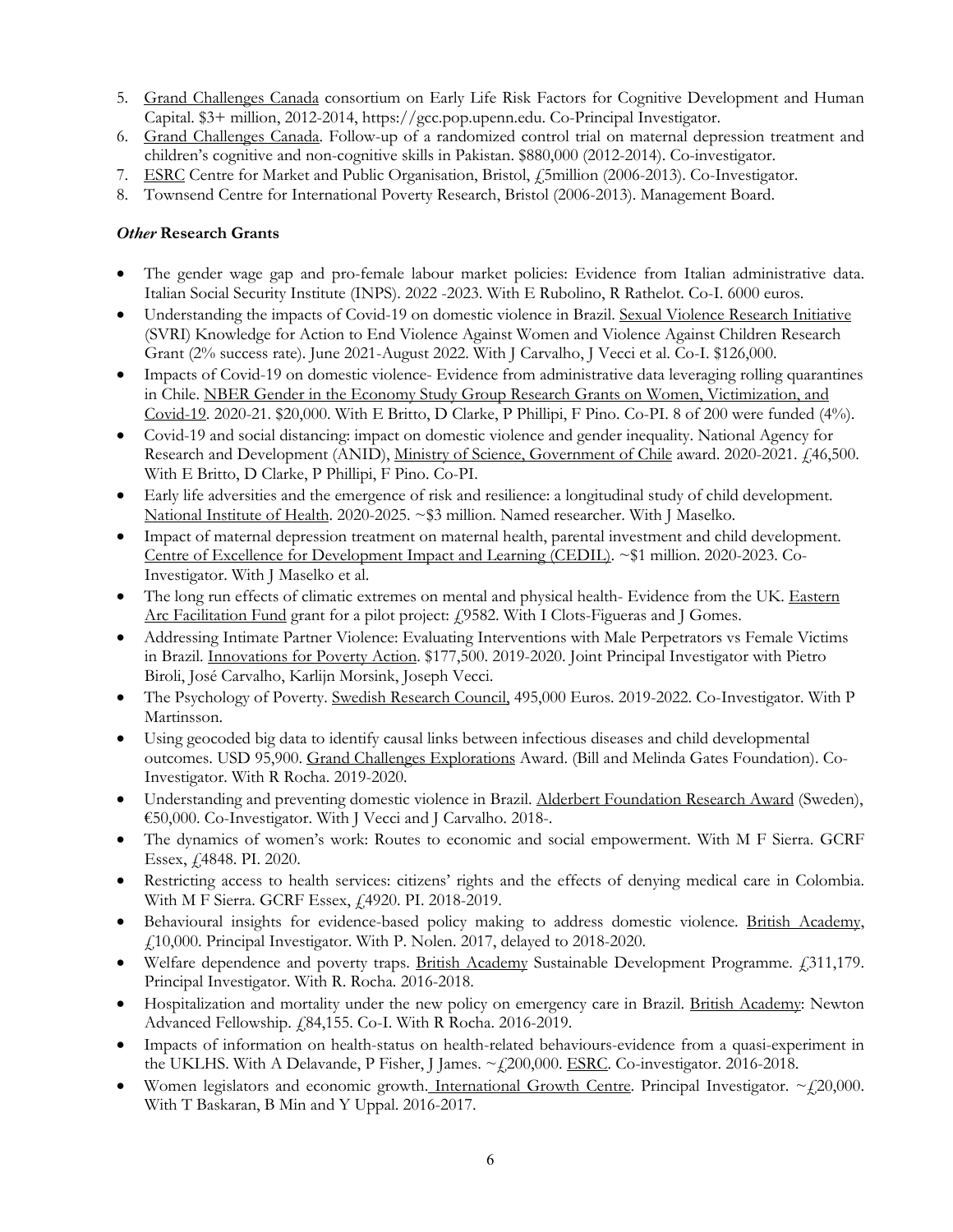- Religion- politicians and voters in India. International Growth Centre. Principal Investigator. £20,000. With I Clots and L Iyer. 2016-2018.
- Inequalities in access to health and the role of the Unified Health System in Brazil. RCUK-CONFAP Newton Fund. £73,000. Principal Investigator. With R Soares and R Rocha. 2015-2016.
- Evaluation of lifecourse consequences of policy innovations in health. Bank of Sweden.  $\sim$   $\ell$ 250,000. Coinvestigator with M Karlsson (Essen) and T Nilsson (Lund), 2013-2016.
- Religious political identity and public policy choices. International Growth Centre. £10,000. Principal Investigator. With L Iyer (Harvard), I Clots (Madrid) and G Cassan (LSE), 2012.
- Fertility and next generation consequences of the introduction of universal primary education in Nigeria. Nuffield Foundation. Principal Investigator. £15,000. With U Osili (Indiana), 2011-2013.
- Politician identity and policy implementation. International Growth Centre. £15,000. Principal Investigator. With L Iyer (Harvard) and I Clots-Figueras (Madrid), 2010-2011.
- The demand for environmental quality: The role of culture and information. Water Strategic Fund, University of Bristol. £6000. Principal Investigator. With S Gundry (Engineering, Bristol), 2010-2011.
- Short and medium-run returns of early life exposure to clean water programs: Evidence from Mexico. Water Strategic Fund, Bristol. £7000. Principal Investigator. With A Venkataramani (MGH).
- Wellcome trust funded consortium of UK academic departments engaged in training and research with the public health foundation of India. Participant (via Social Medicine), 2009-2014.
- Religion and mortality. ESRC-DFID,  $f_1$ 119,000. Principal Investigator. Graded Outstanding, 2006-2008.
- Sibling death clustering in India. ESRC, £45,000. Co-Investigator. With W. Arulampalam. 2004-2006.
- Welfare provisioning under the English poor laws: Lessons for pro-poor growth today. DFID, Principal Investigator. £157,000. With RM Smith, Cambridge 2000-2004.
- Child labour in developing countries. ESRC, Co-Investigator  $f$  90,000. With Chris Heady 1997-2000.
- Child labour in Pakistan and Ghana. DFID, Co-Investigator £60,000. With Chris Heady 1996-1999.
- Trade liberalisation and labour markets in Mauritius and India. DFID,  $f_1$ 50,000. With Nottingham under an Oxford-Bristol-Nottingham Consortium. 1996-1998.

# **FELLOWSHIPS, Visiting Professor Posts**

- 1. Distinguished Fellow, International Economic Association (2021-).
- 2. Fellow of the Academy of Social Sciences (2019-).
- 3. Research Fellow, Centre for Economic Policy Research CEPR London (2019-).
- 4. Research Fellow Danish SFI Copenhagen (2012-).
- 5. Associate Fellow, Instituto de Estudos para Políticas de Saúde (IEPS), Brazil (2019-).
- 6. CROP Fellow, Bergen (2015-2018).
- 7. Visiting Professor, University of Gothenburg (2018-19).
- 8. Visiting Professor University of Essen (2014-2017).
- 9. Visiting Professor Oxford (2011-2012).
- 10. Fellow of Economics Newnham College (1999-2000).
- 11. Fellow Wolfson College Cambridge (2000-2005).

# **SELECTED SCIENTIFIC COMMITTEES**

- 1. Women in Economics Committee (WinE), European Economic Association (2022-)
- 2. Associate Editor, The Economic Journal (2021-)
- 3. Evidence Panel, Early Intervention Foundation London (2021-2024)
- 4. Advisory consultant, World Health Organization Behavioural Insights Team (2020). With F Said, Busara Centre for Behavioural Economics and CERP.
- 5. Senior Editor, Oxford Research Encyclopaedia (2020-).
- 6. Editorial Board, Review of Income and Wealth (2020-).
- 7. Invited member, Corona Economic Research Network, Stockholm School of Economics (2020-).
- 8. Advisory Committee, Research Centre on Development Economics, University of Kent (2020-).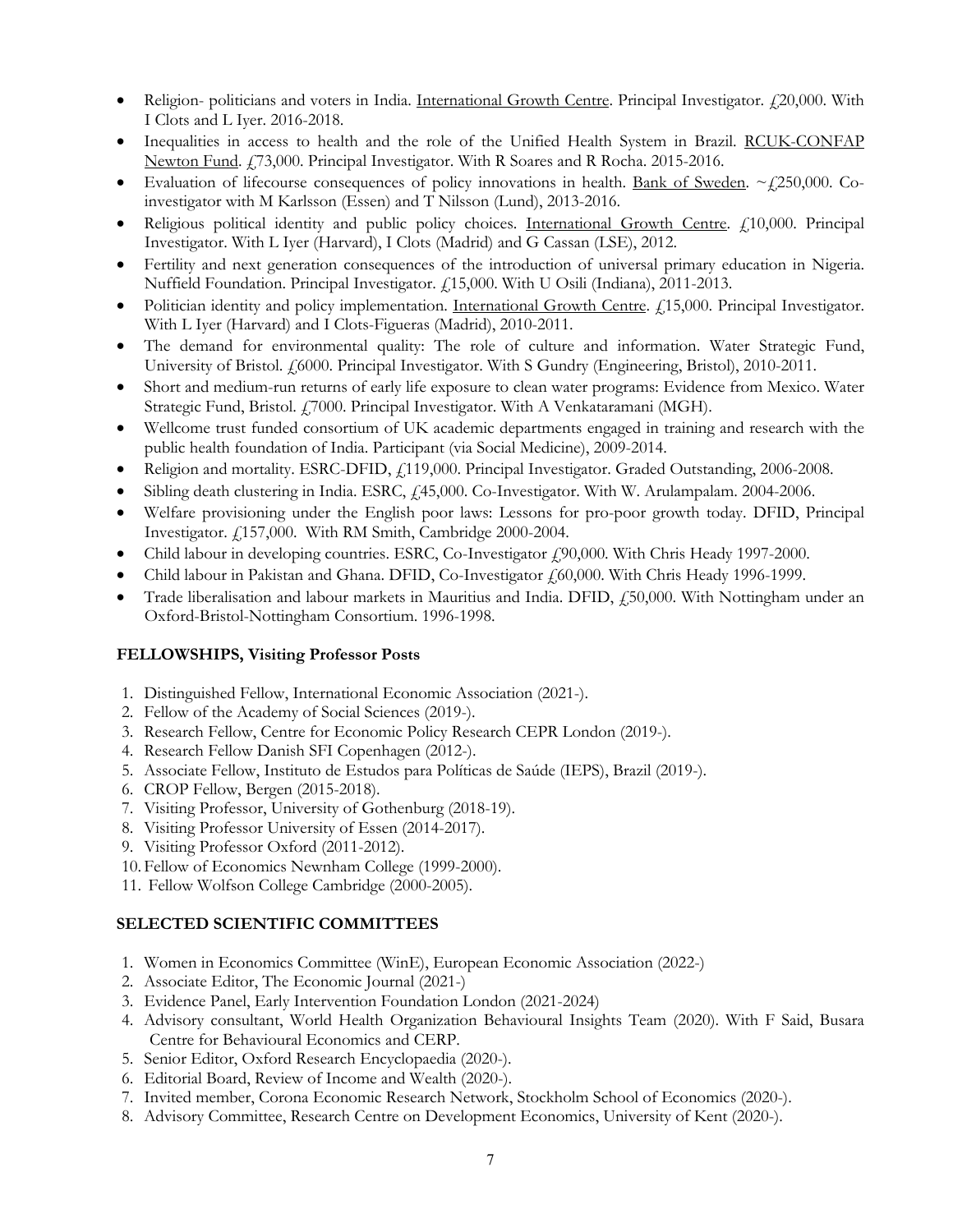- 9. British Academy Knowledge Frontiers Peer Review (2020-).
- 10. Scientific Program Committee, European Society of Population Economics (2020-, 2021).
- 11.International Advisory Board, Lancet Women in Science, Medicine, and Global Health (2018-2019).
- 12.International Advisory Board, The Millennium Nucleus for the Study of the Life Course and Vulnerability Santiago Chile (2018-).
- 13.International Advisory Board, Academics Stand against Poverty, Yale (2014--).
- 14.Council of European Society of Population Economics (2010-2016).
- 15. UKRI Future Leaders Fellowships Peer Review College (2018--).
- 16.GCRF Peer Review Group (2016-2020).
- 17. UNICEF Humanitarian Crises and Adolescents Network Steering Group (2017--).
- 18.International Assessor, Nordforsk Health & Welfare Grants (2014).
- 19.International Review Panel of the Danish Council for Independent Research (2012).
- 20.British Academy Area Panel for South Asia (2011-2018).
- 21.International Advisory Board, CEMIS, University of Gottingen (2011-ongoing).
- 22.Advisory Board, Development Economics Centre, University of East Anglia (2014-2018).

*Other*: External Member, Chair Appointment Applied Micro, University of Edinburgh (2021), Member of Centre for Microsimulation and Policy Analysis Essex (2020-); Scientific Program Committee of the 2020 meetings European Society of Population Economics; External Advisor for Junior Professor Appointment at the Freie Universität Berlin (2021); External Expert Appointments Committee Business School Copenhagen (2019), CORE peer reviewer FNL Luxembourg (2018), Swiss Foundation -International Reviewer (2018); Consultant Action Aid International (2014); Fellow, European Development Research Network (2013 ongoing); International Advisory Board, Oxford Development Studies (2003-2018); Editorial Council, Review of Development Economics (1999-); Editorial Board, Journal of Development Studies (& Prize Committee, 2009-) ongoing.

#### **INVITED** *KEYNOTE* **TALKS -ACADEMIC**

- *1.* Universitat Rovira i Virgili Catalonia- 3rd ECO-SOS workshop. Invited keynote on gender and sustainable growth. Reus, 30 September 2022.
- *2.* Workshop on Gender Inequality, University of Bergamo Italy, 23-24 September 2022
- *3.* Millennium Nucleus for the Study of the Life Course and Vulnerability, Santiago, Chile. 19 Aug 2021.
- *4.* CEPR- ENS de Lyon workshop on Political Economy, Cultural Economics and Gender (not keynote but one of four invited speakers), 7 June 2021.
- *5.* Discrimination and Diversity Workshop, Centre for Behavioural and Experimental Social Science, UEA, 27-28 May (not keynote but invited session lead and organizer, session on violence against women).
- *6.* ICDAH 2021 Conference in Turkey, Economic approaches to domestic violence during the pandemic, 26 May 2021.
- *7.* Conference at the University of Ahmedabad, India, Health Economics Panel keynote, 5 March 2021
- *8.* Conference at Ashoka University Delhi, 4-6 December 2020.
- *9.* Conference co-organized by the Millennium Nucleus on Social Development (DESOC) and Centre for the Study of Conflict and Social Cohesion (COES), Santiago, Chile, 4 November 2020.
- *10.* Dynamics of Inequality Across the Life-course (DIAL), University of Turku, Finland. 18 Aug 2020.
- *11.* Applied Microeconomics workshop, University of Southampton, 26 June 2019.
- *12.* Gender Quotas and Maternal Mortality. Invited keynote. Workshop in Gothenburg, Aug 2018.
- *13.* Women Legislators. 17th Nordic Conference in Development Economics, Helsinki, 11-12 June 2018.
- *14.* The Political Economy of Women's Health. Invited keynote, European Public Choice Society Conference, Rome, 11-14 April 2018.
- *15.* Conference on Medical Interventions and Socio-Economic Outcomes, University of Southern Denmark, Odense. August 10-11, 2017.
- *16.* Conference on Development Economics and Policy, Goettingen, 1-2 June 2017.
- *17.* Workshop on Political Economy & Development, Madrid, June 2016.
- *18.* Summer School in Development Economics, Prato, June 2016.
- *19.* Essen Conference, Recent Advances in Fertility, Essen, May 2016.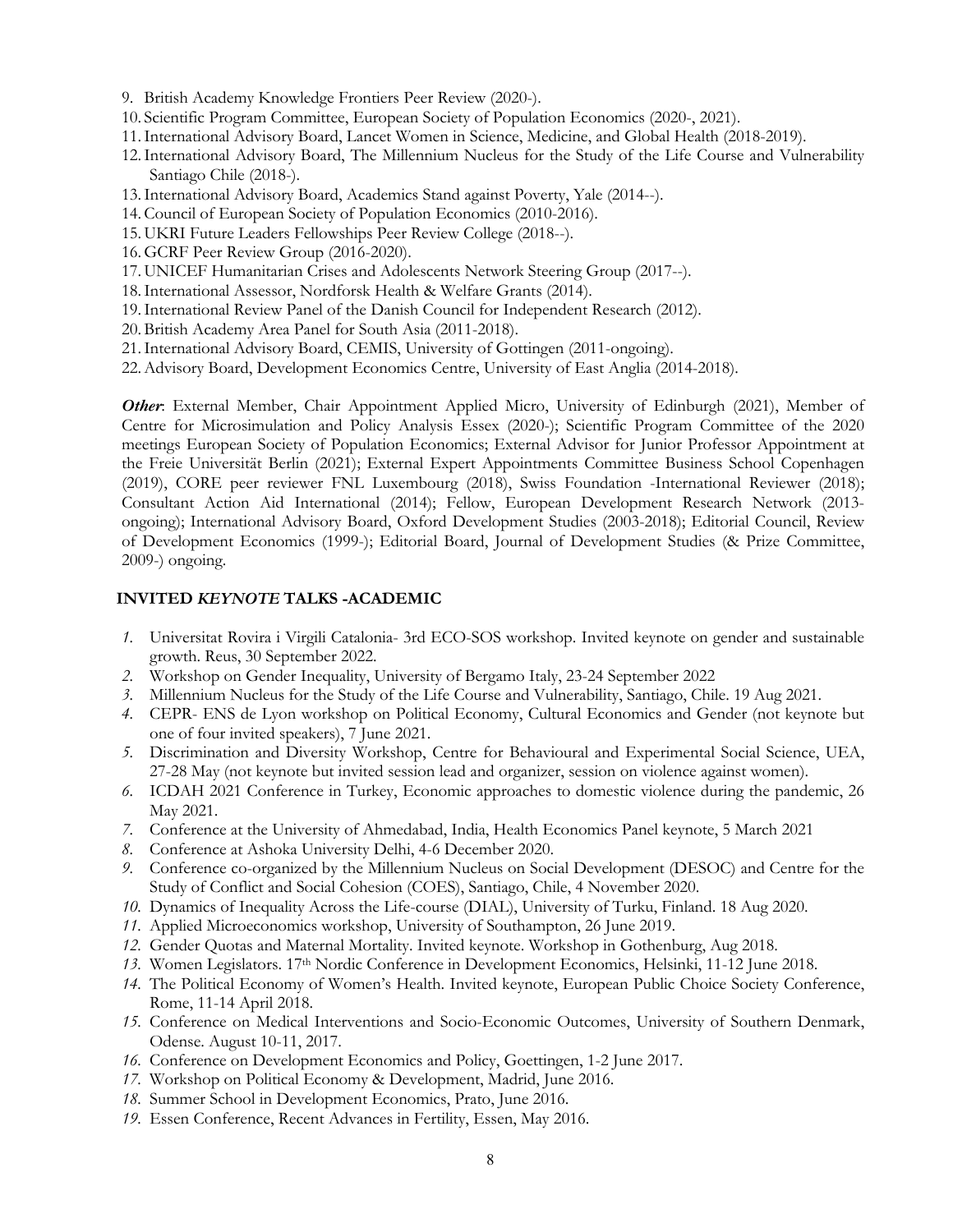- *20.* Health Economics Workshop, Alicante, November 2015.
- *21.* Summer School in Public Health, Lugano, Switzerland, August 2015.
- *22.* Workshop on Violence against Women, Reading, March 2015.
- *23.* Summer School in Development Economics, Canazei, Italy, July 2013.
- *24.* PhD student conference, University of Sussex, 29 Jan 2012.
- *25.* Workshop on Early Life Interventions, Paris School of Economics, 10 Oct 2012.
- *26.* Political Identity and Policy Outcomes, *International Growth Centre* conference, Delhi, Dec 2011.
- *27.* Biannual Development Economics conference, *Chr. Michelsen Institute, Bergen*, 7 Dec 2011.
- *28.* Conference on Insurance, Inequality and Health, *TU Darmstadt, Germany*, 3-5 June 2011.
- *29.* Identifying and accounting for the long run benefits of disease mitigation. UK Launch Meeting of *Academics Stand Against Poverty* (ASAP), Department of Philosophy, Birmingham 23 May 2011.
- *30.* Regulation of Child Labour? *British Academy Conference* on Role of Labour Standards in Sustainable Development, April 2009.
- *31.* Identification of Research Gaps, *Global Meeting of Child Labour Researchers, ILO* Geneva 2002.
- *32. Economics of Child Labour* conference, ILO, UNICEF, World Bank and FAFO, Oslo May 2002.
- *33. Network on Inequality and Poverty* workshop of the Inter-American Development Bank Rio 2000.
- *34. World Bank Conference on Child Labour*, Keynote speaker, Washington DC, 2000.
- *Invited participation in workshops* (not keynote)- e.g. Bologna ESA Aug-Sep 22 Invited Session Talk, Barcelona September 2021; CEPR Gender Economics Seminars. 5 October 2020; Political Economy workshop Galatina 27 August 2019; Political Economy workshop, Kent, 24-25 June 2019.

#### *Recent/forthcoming seminar and conference presentations*:

Bergen workshop on human capital, social institutions and the labour market May 2022, Essen Economics Seminar May 2022, AEA Meetings Special session on domestic violence, January 2022

IZA Conference Economics of Time Use and Mental Health, 5-6 October 2021.

- EALE Flash Talks session on Mental health and Economic Decisions, 17 September 2021.
- NBER Summer Institute in Development Economics & Health Economics, 26 July 2021

Monash-Warwick workshop on text-data analysis, 30-31 August 2021

CEPR/LEAP Workshop in Development Economics May 2021, ZEW workshop Mannheim June 2021, NEUDC 2020.

- Department seminars 2022: UCL Louvain, LSE Health Policy, Rotterdam, Amsterdam, Bristol, Bath, Nottingham, Strathclyde, Gottingen, Essen-Duisburg, Sao Paolo
- Department seminars 2021: LSE Health Policy 8 March 2022; Pittsburgh 29 Nov; CEMFI Madrid 25 November; Carleton 19 Nov; Oxford Nuffield Department of Primary Care Health Science 18 Nov; University of California at Santa Barbara 25 Oct; Penn State University 4 Oct 2021; World Bank Research Department and University of Georgetown 30 September; Padova 28 Sept; Austin Texas; Aix-Marseille; Umea, CAF Latin America
- Department seminars 2020: Houston Texas; Copenhagen; Uppsala; Lahore, Linz 2020, ECARES Brussels; Stockholm; Glasgow.

#### **INVITED KEYNOTE TALKS OR PANELLIST – PUBLIC ENGAGEMENT**

- *1.* Organizer and panellist for session on violence against women- evidence from administrative data organized by the Human Rights Big Data and Technology project, Essex, 23 Feb 2022
- *2.* Invited panellist, Healthcare in Asia- Post Pandemic. Hosted jointly by Harvard Centre for International Development, Harvard Mittal and Family South Asia Institute and ABFER at National University of Singapore. 16 Feb 2022
- *3.* Invited Guest of Honour, Warwick Economics Summit, 4-6 Feb 2022
- *4.* Invited Guest Speaker, China Summit, University of Warwick, 6 Feb 2022
- *5.* Invited speaker, panel on socioeconomic determinants of health at Ashoka University, Delhi, 7 Dec 2021
- *6.* Invited speaker at a World Bank event on gender inequality- Son Preference, 1 September 2021
- *7.* Co-Chair of panel at Venice Expert Forum "Why investing in Maternal, Newborn and Child Health is critical to global recovery post COVID-19", 23-24 March 2021.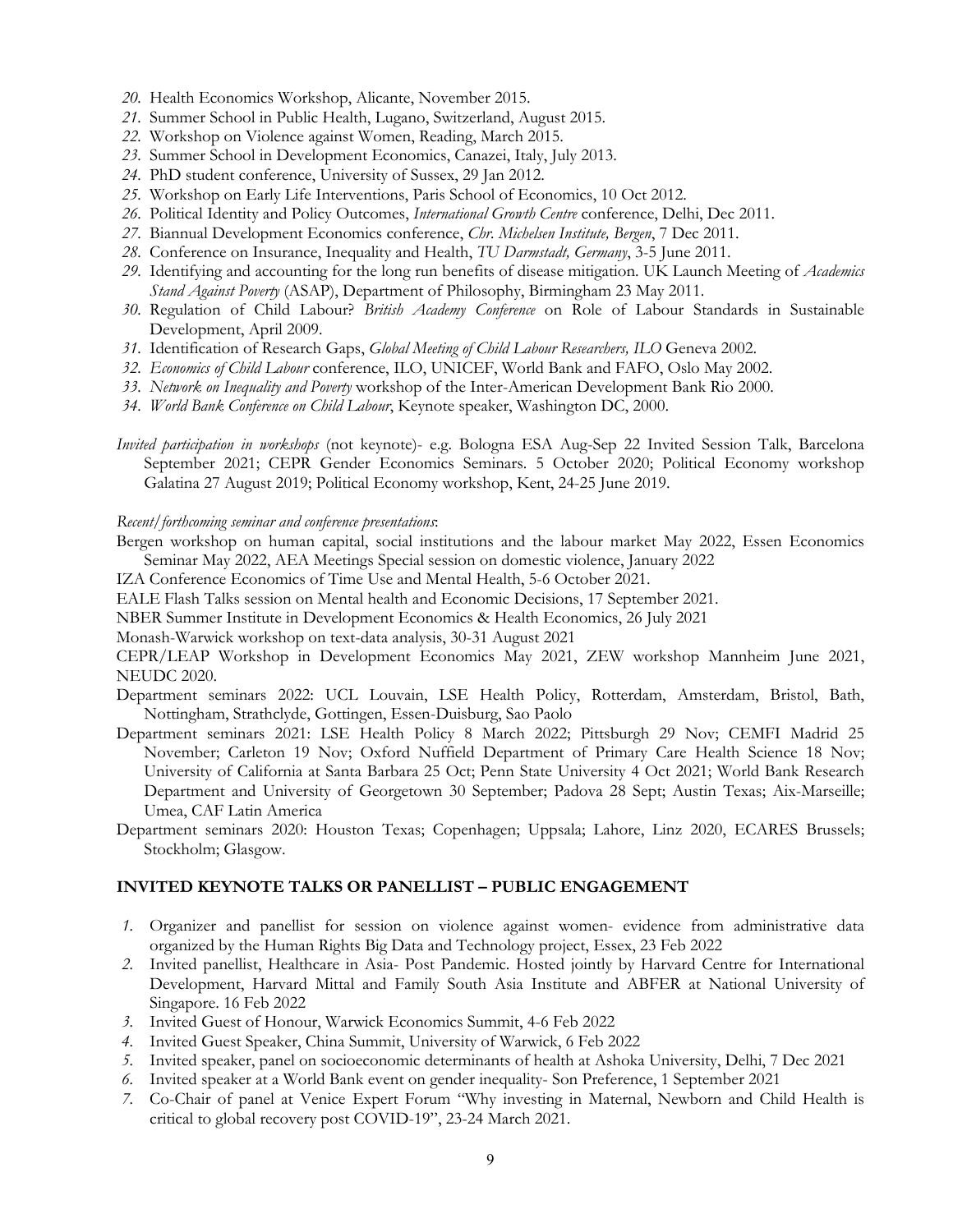- *8.* Plenary for Royal Economic Society Mentoring session for young women in economics. 22 March 2021.
- *9.* Invited keynote, Conference organized by the Tavistock Centre London, Unmasking COVID: Impact, Inequalities and Innovation. 2 December 2020.
- *10.* Invited keynote at panel on Domestic Violence, Gender Secretariat, Brookings India, 19 Feb 2020.
- *11.* Invited keynote talk, The long run health and socio-economic benefits of universal state-provided infant care, Swedish National Child Healthcare Conference, 2 October 2019.
- *12.* Invited keynote at panel on Women in Politics, Gender Secretariat, Brookings India, July 2019.
- *13.* Invited panellist, Gender Pay Gaps and Digitalization, OECD Paris, 28 March 2019.
- *14.* Invited talk, Academy of Social Sciences event: "Women in the Social Sciences 1970s-2020s- a contribution to the 'Year of Women's 'Partial' Suffrage in the UK", 3 April 2019.
- *15.* Invited Chair of Panel, "Gender bias and assessment", Lancet event: Advancing Women in Science, Medicine, and Global Health, 8 February 2019.
- *16.* Financing the SDGs: Gender Equality. Invited panelist. October Days for Sustainable Development, EIB Luxembourg, October 11-12, 2018.
- *17.* Panel Moderator- Advancing Human Rights in the Digital Age, Geneva, 23 May 2018.
- *18.* Chair of Panel on "What works in health messaging" with panellists from Public Health England, the National Social Marketing Centre and UCL Economics, at a workshop co-organized on "The Economics of Health Behaviours and Health Information", 15-16 March 2018.
- *19.* Invited seminar & focus group discussion on Adolescence. UNICEF, 26-27 Oct 2017.
- *20.* Invited panellist, British Academy Debate. Reducing global inequality: how do we achieve a fairer world? 29 November 2016 at the Royal Society, London.
- *21.* Public talk on "water for life" at the Bristol Festival of Nature, June 2011.
- *22.* Female Foeticide, Department of Reproductive Health and Research, WHO Geneva, July 2009.
- *23.* Recessions and Women's Labour Supply, Gender and Department, World Bank, 2009.

*Participation in other cross-disciplinary or public engagement events:* examples- Mentor for Changemakers in the FAIR project (https://thefairproject.org/); Interview with Policy Matters; Share Radio UK April 2021; International Women's Day Event for Economics students at Essex University March 2021; Festival of Social Sciences Spet 2020; Economite Films Summer 2020; Economics Films March 2019; Cross-University Research Event on The Environment 18 Nov 2019 Essex; BBC Radio 4 interview with Jolyon Jenkins "Down the Generations" on the longer-term impact of mothers' malnutrition on babies.

## **MEDIA COVERAGE AND BLOGS (selected)**

I was interviewed by ShareRadio 12 April 2021. I participated as an invited keynote speaker at a Tavistock Centre event on Covid-19 and inequality in December 2020, and in a digital Festival of Social Science film in October 2020. In 2020, I authored a blog on Covid and Domestic Violence for the Economics Observatory of the Royal Economic Society and a blog describing my own research on unemployment and domestic violence for VoxEU. In 2019 I won *The Conversation Award* for the most read article by a member of staff from the Faculty of Social Sciences at Essex. I have recently published pieces in or been interviewed by BBC World Service, The Guardian newspaper UK, The Independent newspaper UK, Hindustan Times India (Opinion), Vox, Economics Films, the International Growth Centre LSE, ESRC Blog, Global Development Blogs, Ideas India blogs VOXDEV Blogs, Brookings India videos, CAGE Warwick, Austaxpolicy. EconFilms, IGC and Econimate have made videos of my work. Examples-

https://warwick.ac.uk/fac/soc/economics/research/centres/cage/news/05-10-21-

understanding the causes of domestic violence job loss and unemployment benefit/

https://warwick.ac.uk/fac/soc/economics/research/centres/cage/publications/policybriefings/2021/domestic violence the potential role of job loss and unemployment benefits/

https://voxeu.org/article/job-displacement-unemployment-benefits-and-domestic-violence https://www.coronavirusandtheeconomy.com/question/what-are-effects-lockdown-and-recession-domesticviolence

https://youtu.be/gFbFi7LTWaI

https://www.theigc.org/multimedia/are-women-politicians-good-for-economic-growth/ https://www.iser.essex.ac.uk/blog?author=14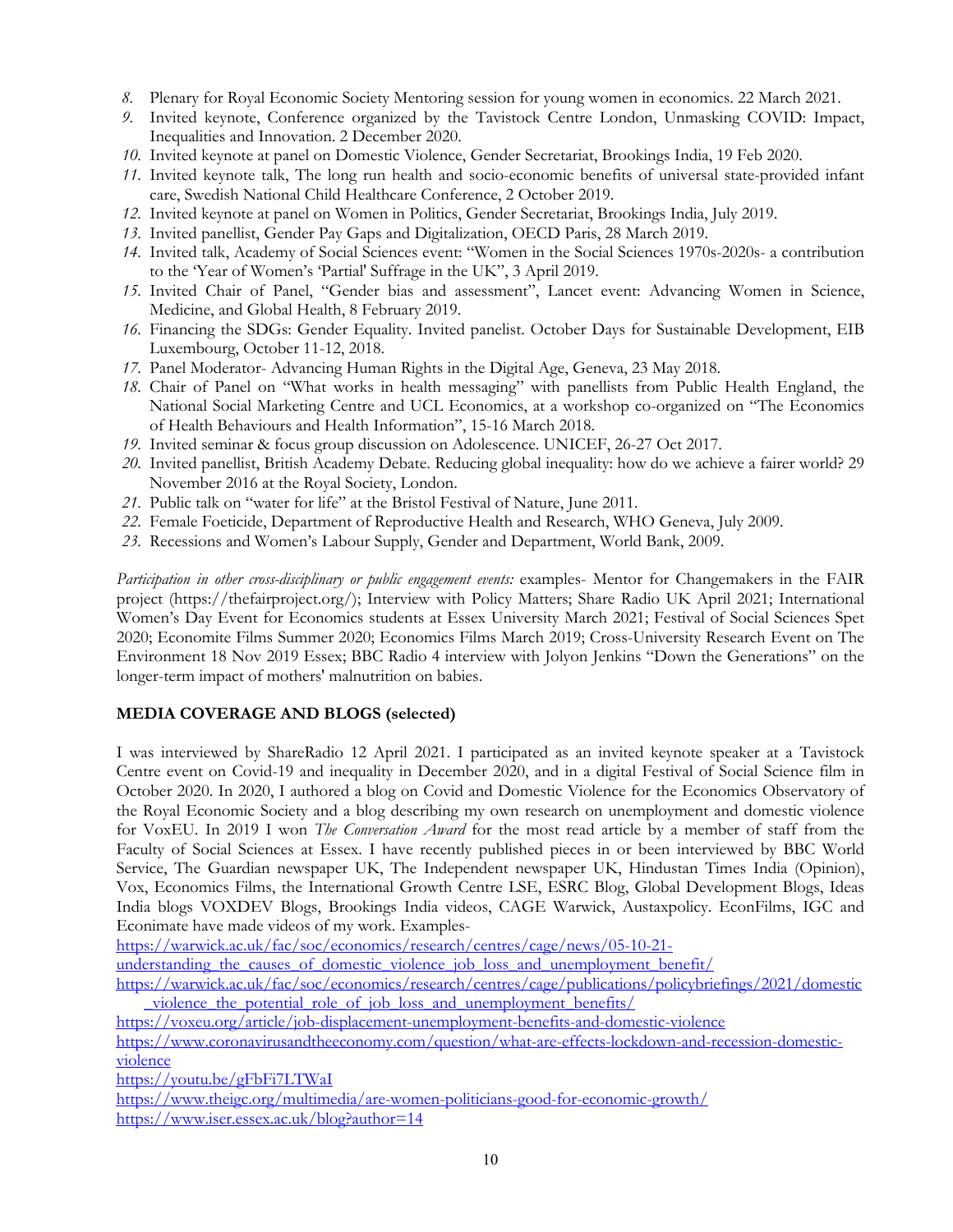https://www.hrbdt.ac.uk/domestic-violence-during-covid-19-related-lockdown/ http://www.ideasforindia.in/search.html https://voxdev.org/users/srbhalotra

https://sites.google.com/site/srbhalotra/blogs (which needs to be updated)

# **CONFERENCE ORGANIZATION**

*My Organisation of Conferences/Workshops below. I also co-organize a brown bag applied micro seminar in the department.*

- 1. *Mental health and economics*. CAGE Warwick workshop, forthcoming October 2022
- 2. *Violence against women*: Evidence from administrative data from the UK, France, the Netherlands and Brazil. Session for the Human Rights, Big Data and Technology project conference, Essex, February 2022
- 3. *The gender pay gap*. MISOC workshop, 15-16 April 2021.
- 4. *Labour, family and urban economics workshop*. With M Francesconi, M Serafenelli. March 2020 (postponed)
- 5. *Advances in Gender Equality.* Funded by the Swedish Research Council. With A Lindskog, J Vecci, Gothenburg 28-29 November 2019.
- 6. *Family and labour economics.* Co-organized with M Francesconi. 17 June 2019.
- 7. *Advances in applied microeconomics.* Funded by the ESRC- MiSoC. With A Delavande. 12-13 June 2019.
- 8. *Public Health*. (scientific organizer). Funded by the Swedish Research Council. With A Lindskog, J Vecci, Gothenburg Aug 2018.
- 9. *The Economics of Health Behaviours and Health Information,* 15-16 March 2018, London Pall Mall*.* Funded by the ESRC. Co-org with A Delavande, P Fisher, J James.
- 10. *Parental beliefs and parental investments in children*. May 2017. Funded by MISOC. Co-org with Delavande, Delbono, Font, Rabe.
- 11. *Health and Social Inequalities*. September 2016. Funded by a RCUK-Newton grant.
- 12. *Essex Applied Microeconomics* workshop. October 2016.
- 13. *Health and Human Capital*. December 2015. Essex. Funded by a RCUK-Newton grant.
- 14. *Development Economics,* June 2014. ISER, Essex. Co-org with Delavande, Nolan and Chakravarty.
- 15. *Political Economy of Public Services*, July 2013. CMPO.
- 16. *Co-organiser, CMPO flagship conference,* 23-24 May 2013.
- 17. *Public Services in Developing Countries*. CMPO. 3-4 April 2012.
- 18. *Social Mobility*. With Paul Gregg. October 2011. CMPO.
- 19. *Sex Ratios, Son Preference and Sex-Selective Abortion*. CMPO, Bristol. Oct. 2010.
- 20. *Fetal Origins of Health and Intergenerational Persistence*, CMPO, Oct 2009.
- 21. *Child Health in Developing Countries* (Bristol), DFID & CMPO Funded, 2005.
- 22. *Human Development in India: Microdata Perspectives* (Delhi), DFID-Funded, 2005.
- 23. *Welfare, Demography and Development*, Darwin College (Cambridge), DFID-Funded. With Professor RM Smith (Geography), September 2001.

## **POLICY-RELATED COLLABORATIONS AND LINKS**

- 1. Ministry for Women and Gender Equality, Chile. Domestic violence during the pandemic.
- 2. Ministry of Justice and High Court of Brasilia, Brazil. RCT on domestic violence.
- 3. National Board of Health, Sweden. Keynote on child health provision and follow up on their revision of policy on child health.
- 4. Ministry of Health, Brazil. Evaluation of walk-in centres and public health.
- 5. Human Development Research Foundation and Ministry of Health, Pakistan. Community-level treatment for maternal depression.
- 6. UNICEF Humanitarian Crises and Adolescents Network Steering Group (2017-).
- 7. Brookings India –Gender Secretariat and Public Health Group.
- 8. WHO –Behavioural Team. Advisory on improving HPV vaccination uptake in schools.

## **Previous Engagement with Policy Organizations**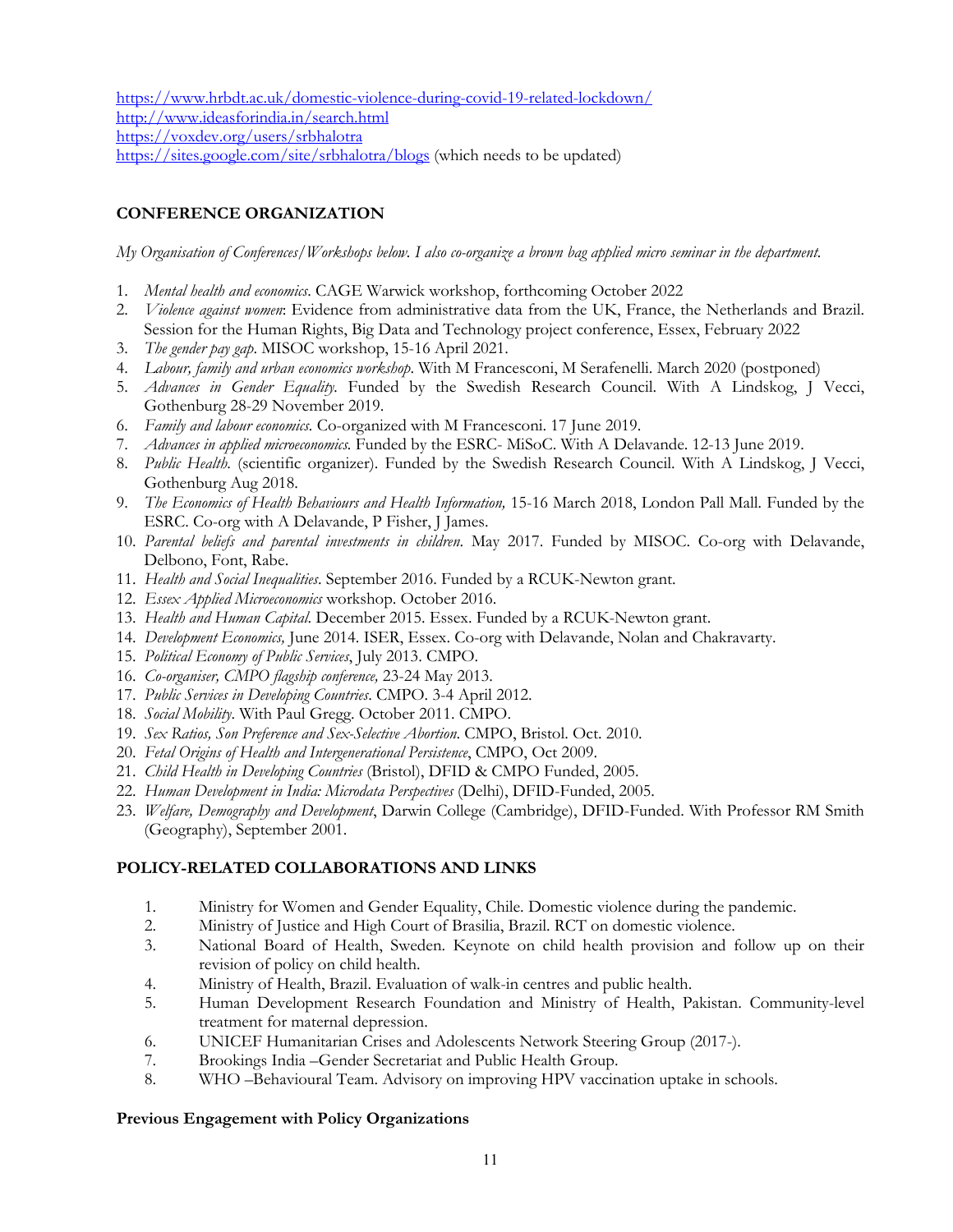Invited (i) participation in scientific committees (ii) roundtable discussion (iii) background research papers at the following: The World Health Organization; World Bank; International Labour Organization; UNESCO; UNICEF; The UK Office for Disability Issues; UK Department for International Development (DFID); the Prime Minister's Office in India; Tree Aid; Action Aid; Frank Water; the International Centre for Research on Women in Washington DC; the Disease Control Priorities Project; UNU-WIDER; US National Academy of Science, Hewlett Foundation, OECD.

- *1. World Health Organization-* Behavioural Nudges Team. Advisory on increasing school vaccination uptake, Oct-Dec 2020. With Farah Said, Busara Center for Behavioral Economics and the Centre for Economic Research in Pakistan.
- *2. United Nations University World Institute of Development Economics Research (UNU-WIDER).* Civil conflict and minority representation. With I Clots and L Iyer. 2021.
- *3. UNU-WIDER* The dynamics of women's labour force participation- evidence from Mexico on supply and demand channels. With M F Sierra. 2020.
- *4.* Invited panellist, Gender Pay Gaps and Digitalization, *OECD Paris*, 28 March 2019.
- *5. Swedish National Child Healthcare Conference. Invited keynote talk on universal infant care 2019European Investment Bank Luxembourg.* October Days on Sustainable Development, 11-12 Oct 2018. Invited panellist on Financing of the Gender Equality Goal.
- *6. British Academy* debate on Global Inequalities. Invited panellist. 2017.
- *7.* Invited paper for the *Disease Control Priorities* project (3rd Ed.) of the WHO and World Bank. Included in Bundy et al. Lancet. http://dx.doi.org/10.1016/S0140-6736(17)32417-0, 2017.
- *8. UNICEF*, Florence. Invited talk & focus group discussion on Adolescence. 2017.
- *9. Action Aid* Invited research paper, Violence Against Women, 2014.
- *10. UNESCO* Global Monitoring Report, Invited background research papers, 2010, 2013.
- *11. Ideas for India,* member since 2013.
- *12.* Human Development Report, *UNESCO*, Invited to roundtable consultations, 2011, 2012.
- *13.* Invited Roundtable Consultation, *UNDP* Human Development Report 2010, 2013.
- *14. Frank Water*: ESRC-CASE studentship with Frank Water on clean water in India, 2011-2014.
- *15. WHO* Scientific Resource Group on Health Equity Analysis and Research: 2009-2011.
- *16. Tree Aid*: Advice and paper for on impact evaluation. With Giacomo Ciriello and Sarah Smith within the Third Sector Capacity Building Cluster, University of Bristol, 2010-11.
- *17. World Development Report on Gender:* Background papers on sex-selection and intergenerational health transmission , 2011.
- *18. Prime Minister's Office in India*: Invited research papers for Report on the Status of Muslims in India. 2010.
- *19. UNESCO*: Global Monitoring Report on Reaching and Teaching the Most Marginalised: Two papers for the 2010 report, Paris.
- *20.* Open University Project on Welfare and Capabilities, Technical consultant, 2010.
- *21. UK Office for Disability Issues* -Advice Concerning the Health Impact of Housing Agencies, 2007.
- *22.* Expert Panel, Child labour and trafficking in the cocoa-producing regions of West Africa, National Research Council, *US National Academy of Science*, Oslo.
- *23.* International Advisory Panel for Child Labour, *the World Bank* 2007.
- *24.* Invited Technical Expert, Unsafe Abortion in Developing Countries*, Hewlett Foundation* 2007.
- *25. World Institute of Development Economics Research*, United Nations University (*WIDER/UNU)*. Two invited papers on achieving the Millenium Development Goals, Helsinki, 2005.
- *26. UNESCO*, Global Monitoring Report: Gender and Education for All, Invited paper, Paris, 2003.
- *27. OECD*: Invited monograph on Child Labour in Africa, Directorate of Employment and Social Affairs, 2002.
- *28. WIDER/UNU:* Invited paper on effectiveness of food subsidies, Project on New Fiscal Policies for Growth and Poverty Reduction*,* Helsinki, 2001.
- *29. World Bank*: Invited survey of the Economics Of Child Labour, Social Protection Department, 2001.
- *30.* Expert Committee for Elimination of Child Labour, *International Labour Organisation (ILO)*, 1999-2001.
- *31.* International Policy *ILO*: invited survey on Trade Liberalisation & Labour Markets in India, 2001.
- *32. ILO*: Invited paper for Director-General's Annual Report, Geneva, 2000.
- *33. ILO*: Monograph on implementation of policies to reduce child labour. With Rob Jensen. Geneva, 2000.